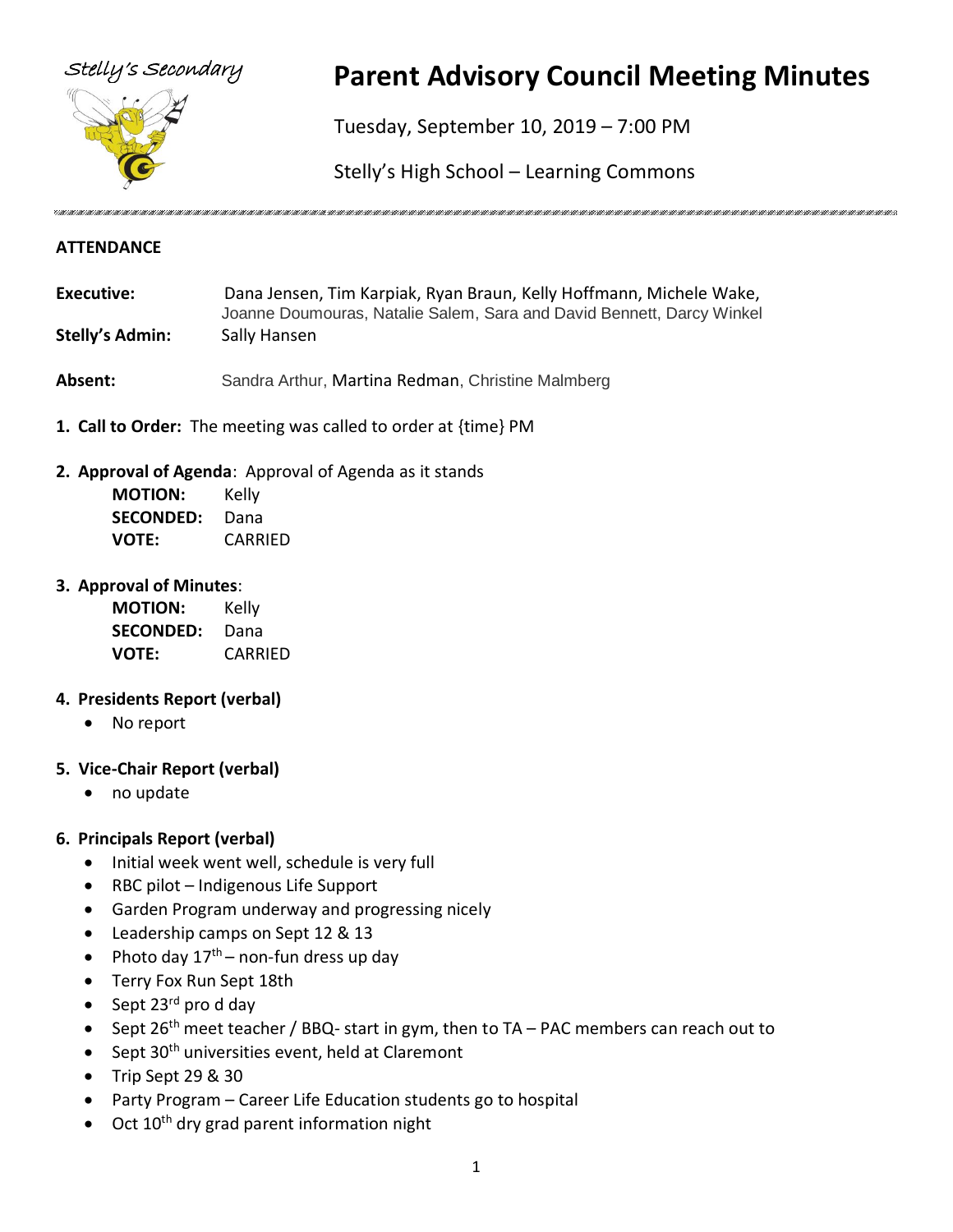- Curtains go ahead, additional \$6K-8K cost for the engineering that wasn't included in original quote provided
- Poetry readings planning and decision for next meeting
- Book club \$500
	- o **Motion**: Dana
	- o **Second**: Sara
	- o **All approved**

#### **7. COPACS Report (verbal)**

• Nothing – no meeting in Sept, following up in October

### **8. Canadian Parents for French (CPF) Report (verbal)**

- CPF Saanich is disappointed that the school timetable has not allowed, once again, for French Immersion students to have continuous French. We have discovered that several FI students are receiving all their French studies in Sem 1 and then up to 6-12 months before more French classes are received. This surely cannot be an Immersion experienced for these students. We recall the challenges to produce the timetable, but we know if can be achievable if a suitable algorithm is set up. We also note that PE in French has been stopped for Grade 10 as they now receive Career Planning in French. We would have loved to see PE retained in French as an extra "French teaching" experience for those students in FI.
- Please note the CPF membership drive is now running until the end October. Membership is only \$25 per year. During September/October 90pc is given to Saanich to spend at our local schools. We have national and local prizes so high percentage for people to win - so we hope many families might join!
- CPF will be hosting two special French Cooking class, on Saturday morning in November. Please look out for details on our Facebook page and on Stelly's French Immersion site.
- French Immersion K/Grade 12 gift exchange celebration event will be offered once again at Bayside date to be confirmed. CPF will be supporting to honour our successful Double Dogwood students and welcoming the new K students.
- CPF Saanich will plan some fun French activities later in the year. The following are topics that are in discussion and not confirmed at this time:

**Concours:** invite the Grade 11/12 to participate in this year's Concours (French public speaking contestwith scholarship prizes)

**French Event -** CPF is interested to offer Stelly's another event like the French Theatre. More details to follow.

**Career visits: CPF would like to offer the** Stelly's Career planning classes with a presentation by bilingual professionals. Example, Pilot, Doctor, Cook, Sports person etc. Focus being how being bilingual skills assists someone in a given career (sharing advantages, opportunities etc)

**DVD** - Interested to offer DVD Films etc that could be of assistance to the French department. We have invited the Stelly's French department to advise how we can support (via Cindy Lister).